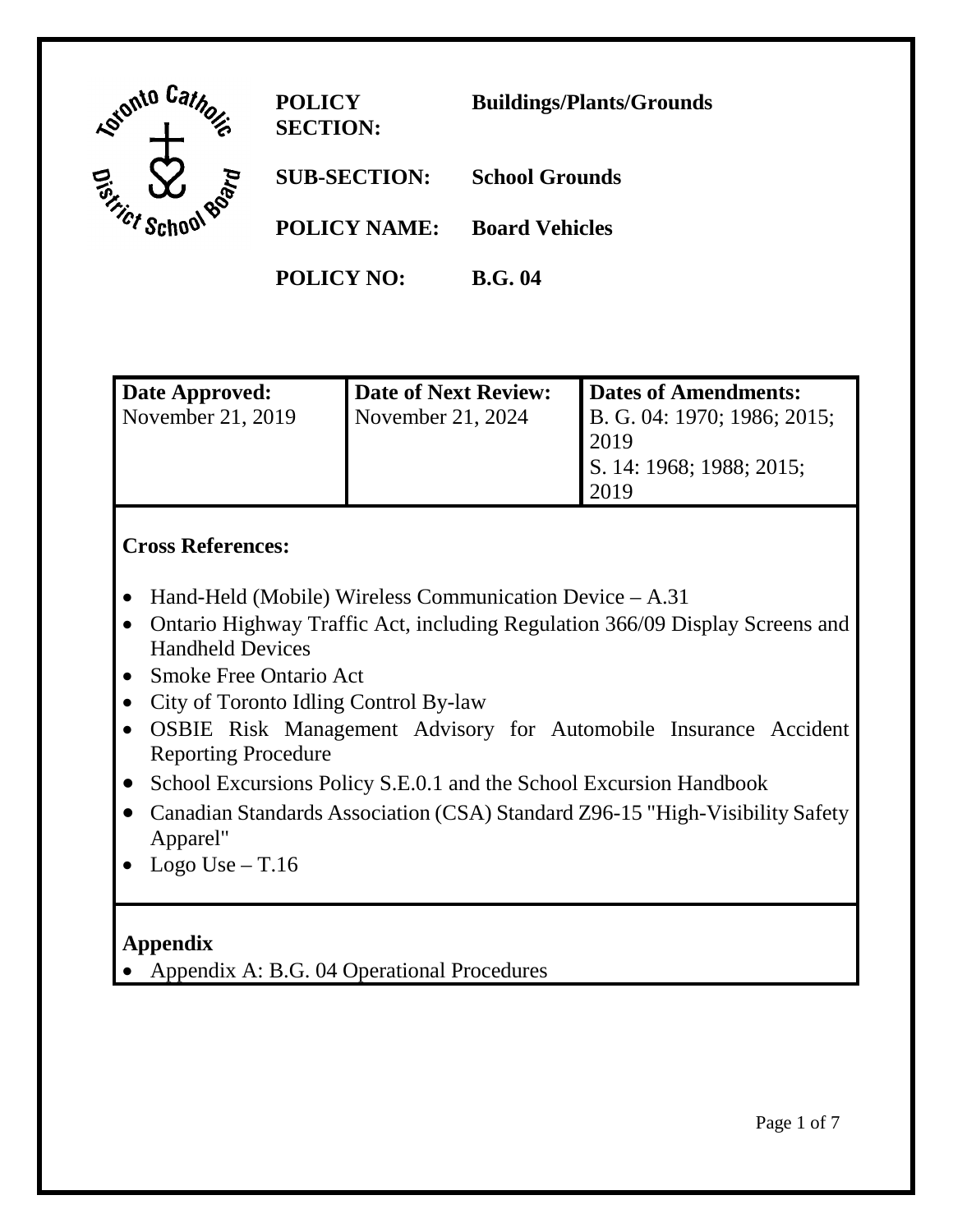

## **Purpose:**

This Policy recognizes that the Toronto Catholic District School Board is committed to safety and responsibility. This policy requires all employees who operate Board vehicles do so in a lawful and safe manner. The Board also requires that all Board vehicles are managed responsibly throughout the vehicle's life cycle, and that vehicles are used solely for the purposes of conducting the business of the Board.

### **Scope and Responsibility:**

This policy applies to all staff of the Toronto Catholic District School Board who are assigned a vehicle and/or who are required to operate a vehicle that is owned or rented or leased by the TCDSB in conducting his/her job, or for the purpose of transporting groups of students, staff, other employees or visitors. The Director of Education, supported by the Superintendent of Environmental Support Services, is responsible for this policy. Where Board staff drive students / other staff / volunteers in non-Board owned, leased or rented vehicles, they are required to have insurance and abide by all applicable laws and Board policies.

### **Alignment with MYSP:**

Enhancing Public Confidence Inspiring and Motivating Employees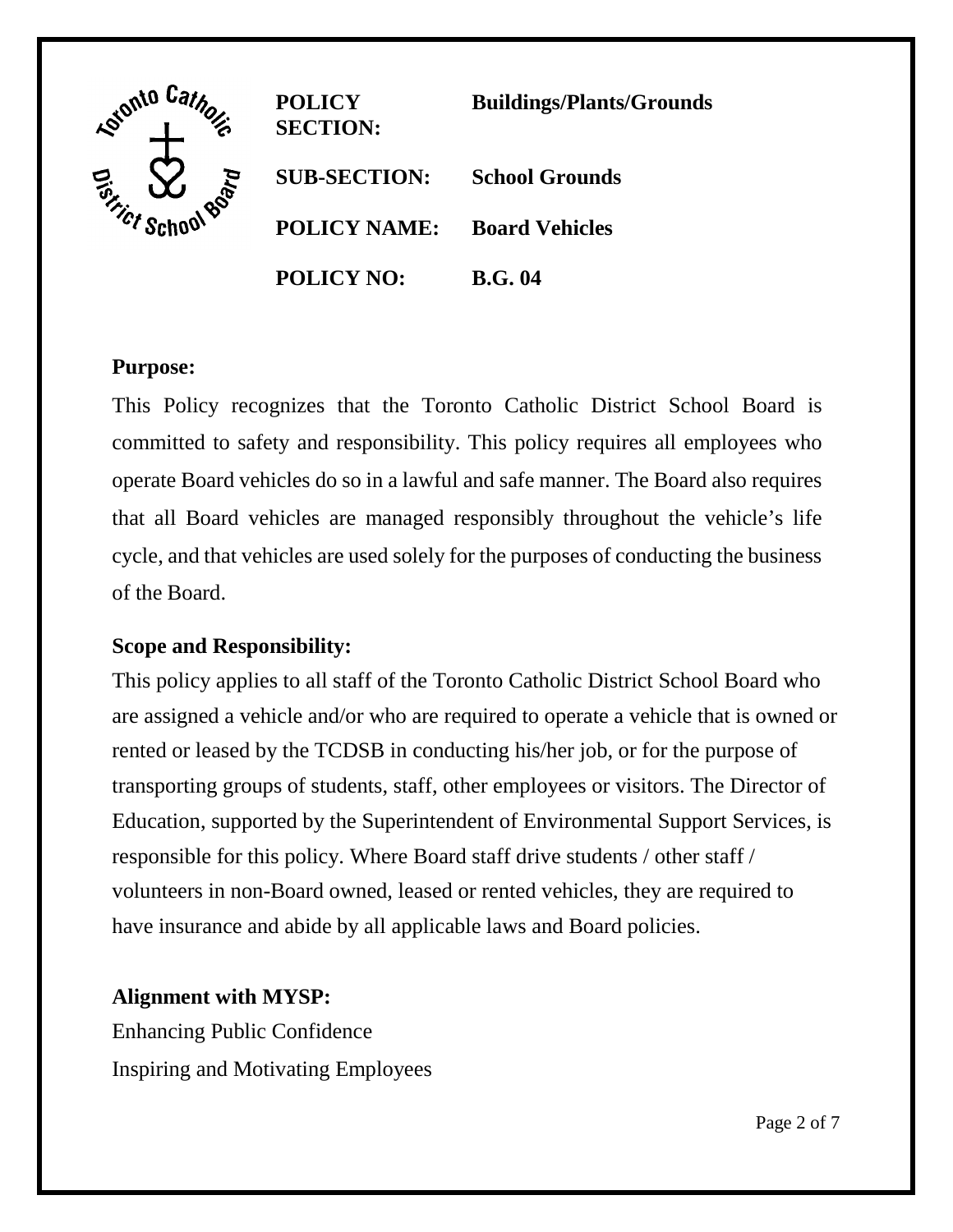

## **Policy:**

The TCDSB is committed to the safe and lawful operation of its vehicles ensuring that all motor vehicle standards, laws and regulations are followed.

## **Regulations:**

- 1. Employees are expected to take all steps necessary to avoid endangering themselves and others while operating Board vehicles.
- 2. Employees must have all required licenses and the licenses must be in good standing.
- 3. Proof of insurance in the form of a liability certificate must be carried in each Board vehicle. If waiting for a liability certificate for a newly acquired vehicle, a facsimile (FAX) or scanned copy of the liability certificate is acceptable.
- 4. Employees, trustees, and volunteers, are protected while operating a rental vehicle in the name of the Board and approved by authorized TCDSB staff if on board business. Driving to and from work is not considered Board business.
- 5. Any staff member who is in violation of Board Policy and Procedures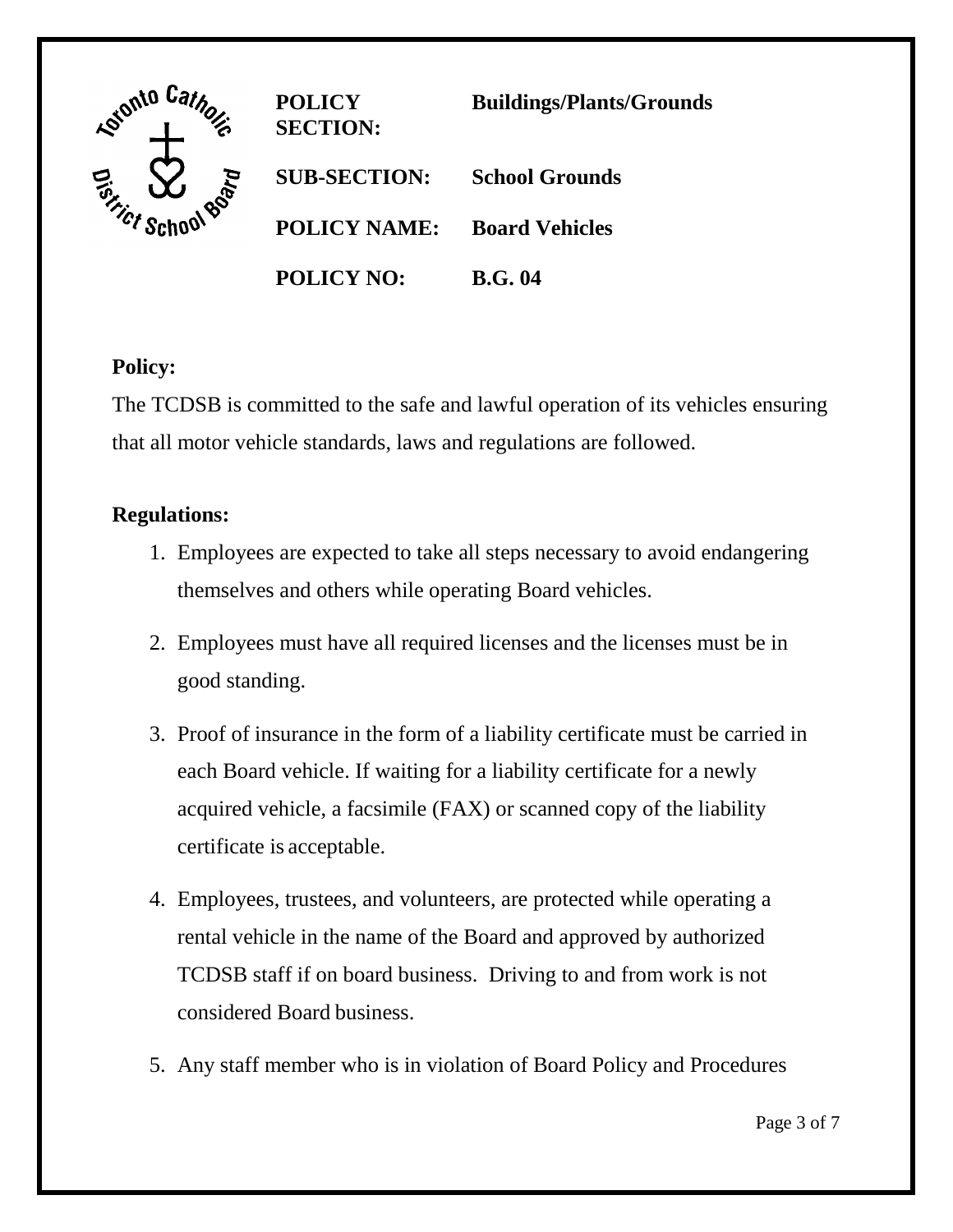

**POLICY SECTION: Buildings/Plants/Grounds SUB-SECTION: School Grounds POLICY NAME: Board Vehicles POLICY NO: B.G. 04**

may be subject to disciplinary action by the Board up to and including termination.

- 6. Recording of Maintenance, Warehouse, Portable Crew and Courier vehicles' information, insurance, safety recalls will be the responsibility of Environmental Support Services Department.
- 7. Any school or person acting on behalf of the Board who engages in vehicle rental must ensure that the vehicle has been rented in the name of the TCDSB and is approved by the Risk Management Department, Environmental Support Services Department or delegate, in order to ensure appropriate liability.
- 8. a) Vehicles that are rented as temporary substitute vehicles to replace Board owned vehicles damaged in an accident are covered by the Board's fleet automobile insurance policy.
	- b) Vehicles rented for specified projects, for 30 days or more, need to be ordered through the TCDSB's Materials Management Department in order for the vehicles to be considered for and obtain coverage through the Board's insurance provider, (OSBIE).
- *9.* All TCDSB schools shall adhere to the Licence Requirements for Vehicles owned and operated as TCDSB vehicles. Vehicles are divided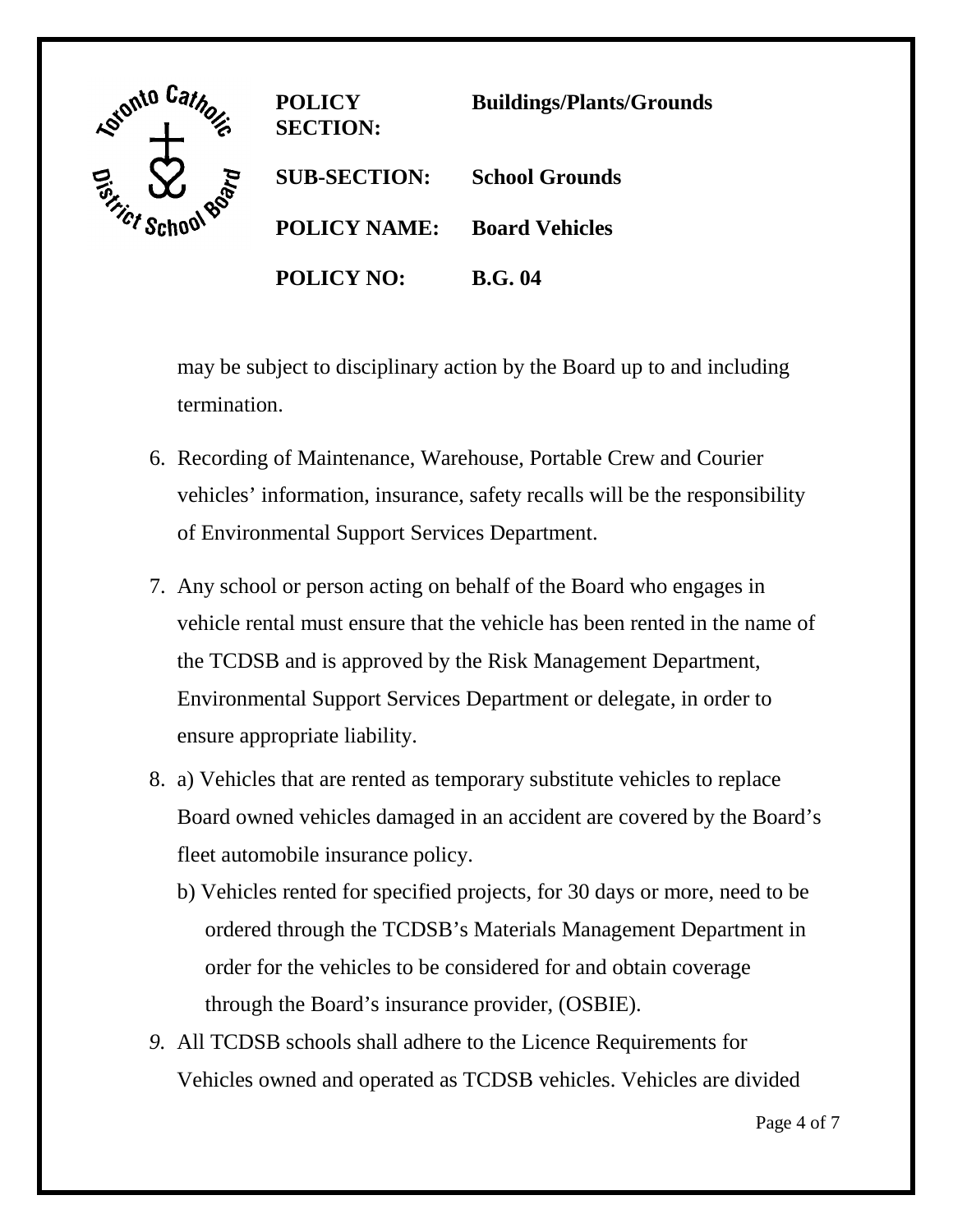

**POLICY SECTION: Buildings/Plants/Grounds SUB-SECTION: School Grounds POLICY NAME: Board Vehicles POLICY NO: B.G. 04**

into three categories based on seating capacity, (*see Operational Procedures, section 4.* 

- 10.Before TCDSB schools proceed with accepting donated or borrowed vehicles, the school principal must notify the TCDSB's Environmental Support Services Department, Transportation Department and the Risk Management Department to ensure that proper insurance coverage is provided.
- 11.Maintenance, licensing and registration, plating and vehicle logs will be the responsibility of each department and school that are assigned a Board vehicle. Departments will be responsible for gas, mileage and any costs incurred on tolled highways, and will also be responsible to ensure that vehicles have yearly safety inspections.
- 12.Board vehicles must adhere to the TCDSB Corporate Logo Use Guidelines for fleet colour and design. The Board logo will be clearly placed on all Board-owned vehicles on each side of the vehicle. All vehicles will be clearly numbered and identified by function or location and model year. Exceptions for special circumstances such as vehicle wrapping may be approved by the Superintendent of Environmental Support Services and the Chief of Communications and Government Relations.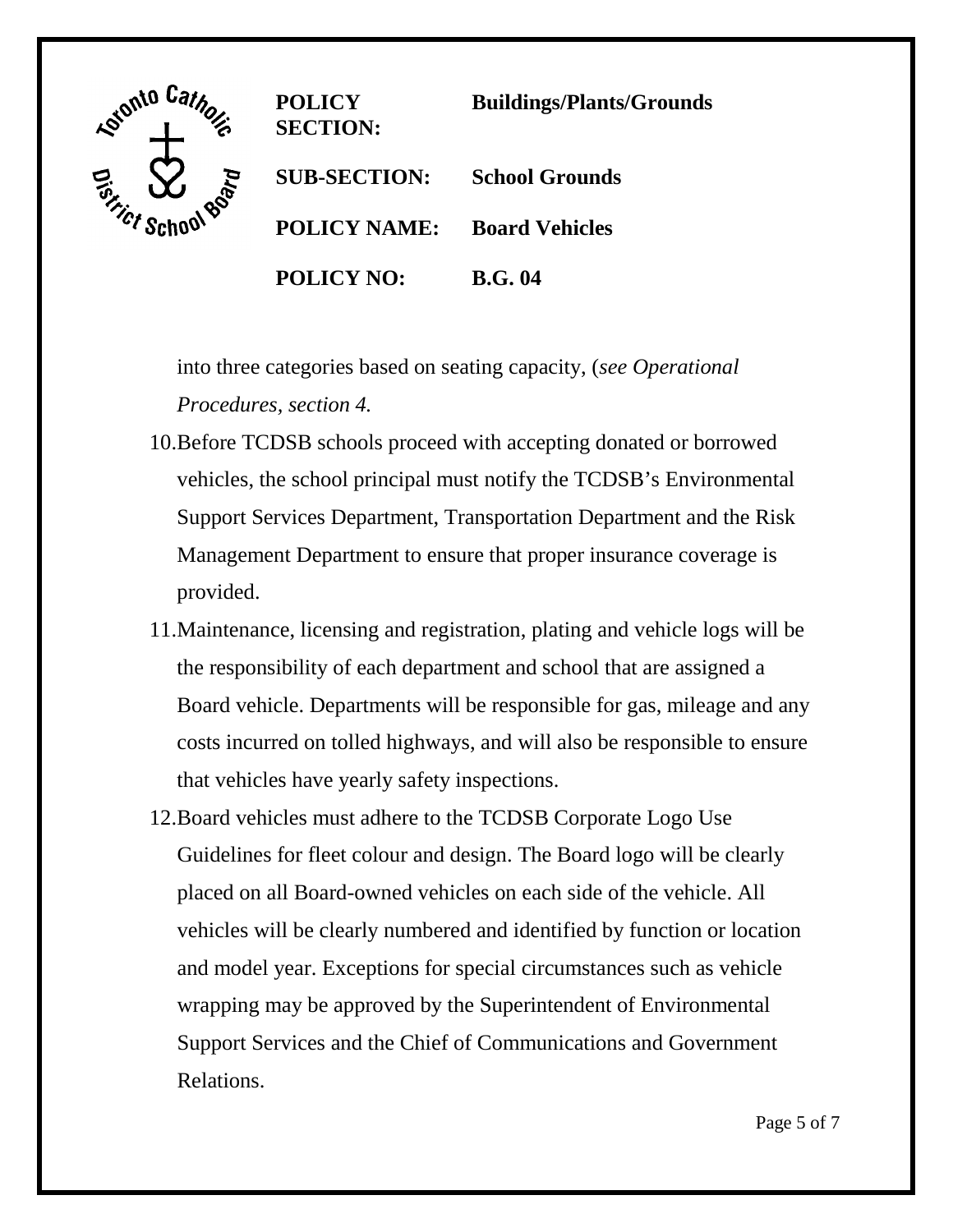

- 13.All laws, regulations and Board policies must be followed when using a Board owned, leased or rented vehicle.
- 14.The Operational Procedures, appended hereto as Appendix A and as may be amended from time to time, must be followed.
- 15. Where this Policy or the Operational Procedures refer to coverage, coverage will be provided in accordance with the terms of the applicable insurance policy(ies).

### **Definitions:**

### **Board vehicle:**

Board vehicle refers to any motorized vehicle such as car, truck or van that is owned, rented or leased by the Board expressly for the purpose of carrying out Board business.

### **Maintenance**

All work required by vehicle manufacturer to keep the vehicle in proper working order, up to and including gas, oil changes, tire pressure, vehicle fluid levels and changes, safety checks and rust proofing as required.